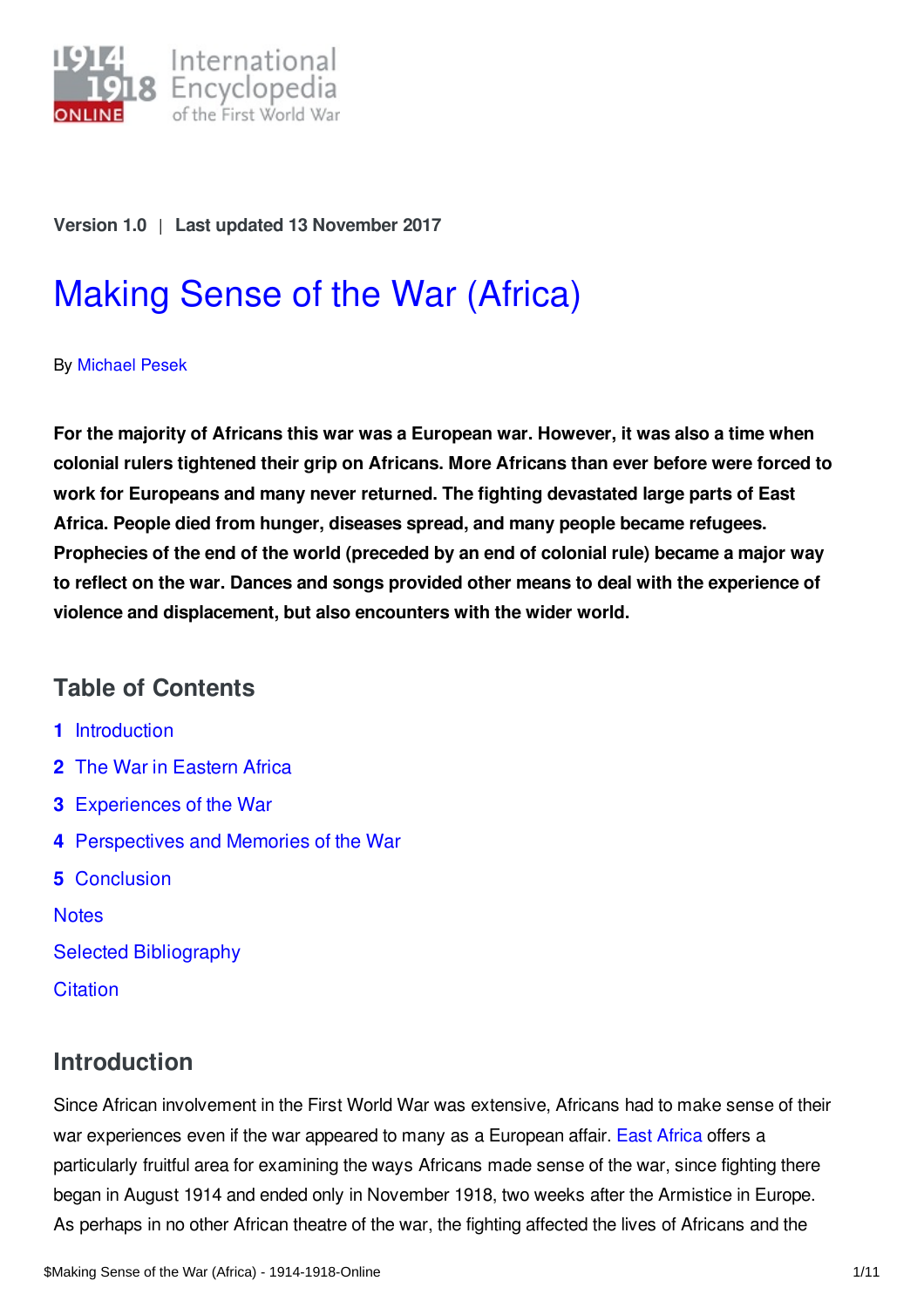fabric of their societies. Hundreds of thousands of Africans served as soldiers and porters, and saw their lands become [battlegrounds](https://encyclopedia.1914-1918-online.net/article/extra-european_theatres_of_war) for the warring European nations. In contrast with other battlefields in Africa, mainly Africans fought on the battlefields. From the beginning, German and [Belgian](https://encyclopedia.1914-1918-online.net/article/belgian_soldiers) troops included East Africans, and the British also eventually relied on recruits from the region. The war, moreover, had major consequences for colonial rule. In many parts of Eastern Africa, the security deteriorated dramatically, and so did colonial control of local societies. The war effort strained the ability of the colonial state to intervene in local societies.

<span id="page-1-2"></span><span id="page-1-1"></span>Nonetheless, European colonial rule survived without major damage, even if after the war former German colonies came under the mandate system of the League of [Nations](https://encyclopedia.1914-1918-online.net/article/league_of_nations). There was no Wilsonian moment in Africa. It took another world war before African nationalists could move forward with their demands for an end of European colonial rule on the continent.<sup>[\[1\]](#page-7-1)</sup> However, not all was that quiet on the African front. Africans expressed their discomfort with the war and colonial rule in many ways. Waves of strikes and upheavals shook Northern Rhodesia in 1914 and Nyasaland in 1918. The Gold Coast and Nigeria experienced a series of riots between 1914-1918.<sup>[\[2\]](#page-7-2)</sup> There were also demonstrations of support by African elites for [British](https://encyclopedia.1914-1918-online.net/article/war_aims_and_war_aims_discussions_great_britain_and_ireland) war aims in most of the British colonies. In the end, there was no one African perspective on the war. In contrast to Europeans, though, the perspectives and memories of Africans (as well as other non-Europeans, such as Indians) about the war have been almost invisible to the historian. In the 1970s, historians such as Melvin Page, Lewis Greenstein, and Geoffrey Hodges conducted extensive research into the oral memories of the veterans who fought for the British.<sup>[\[3\]](#page-7-3)</sup> However, other scholars have not continued or extended this work to other participants in the war. This article picks up the thread and offers new approaches to understanding the perspectives of Africans on the war, taking East Africa as a particularly fruitful example of the sorts of reactions that may have animated African responses in other areas of the continent.

### <span id="page-1-3"></span><span id="page-1-0"></span>**The War in Eastern Africa**

The war in Eastern Africa began some days after the hostilities started in Europe, increasing dramatically in intensity and scale from 1916. Although mobile [warfare](https://encyclopedia.1914-1918-online.net/article/colonial_warfare_and_occupation_africa) dominated, there were also periods of trench warfare. Whereas the campaigns in [Southwest-Africa](https://encyclopedia.1914-1918-online.net/article/south_africa_and_the_german_east_africa_campaign_union_of_south_africa) and Cameroon were fought in the desert or in the inaccessible part of the rain forest, in Eastern Africa much of the fighting took place in highly populated regions of the central plateau and in the north-western part of the colony. Fighting in Unyamwezi, for example, raged with particular intensity in 1916 and 1917. In the second half of 1916, Belgian troops occupied the region after heavy fighting with German forces, and in spring of 1917 the fighting returned when the Germans broke through the Belgian front-lines and tried to reach Lake Victoria. This culminated in one of the most brutal episodes of the war, when German and Belgian troops both committed numerous [atrocities](https://encyclopedia.1914-1918-online.net/article/atrocities) against the civilian population. Whole villages were abducted and plundered by passing troops. Due to the prolonged period of fighting and the disruption of daily life it caused, several regions in East Africa saw episodes of famine between 1916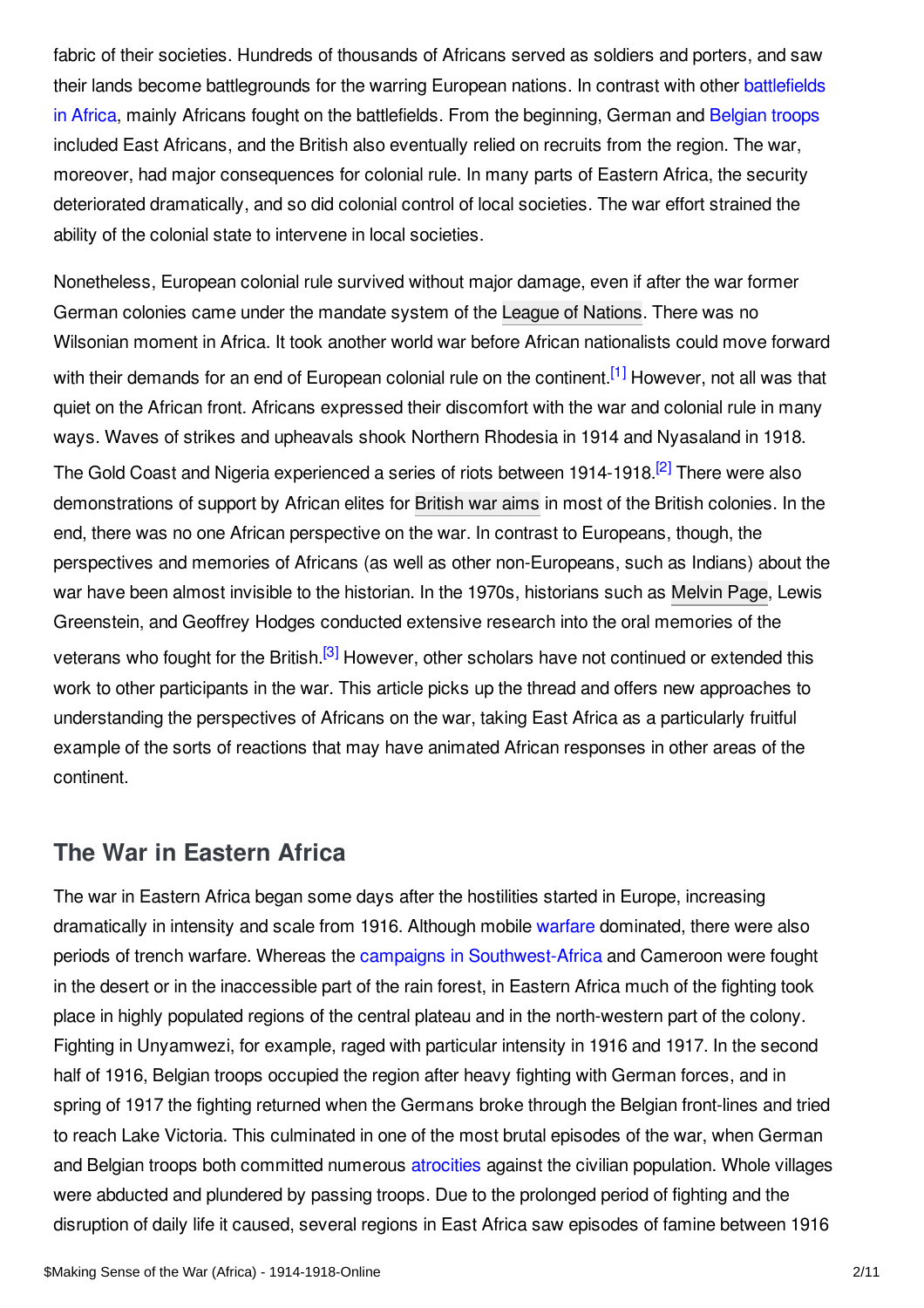<span id="page-2-1"></span>Even where there was no fighting, the war affected the lives of Africans. Hundreds of thousands of Africans literally kept the war economy running. According to an official estimate by the Colonial Office, British forces alone engaged between 500,000 and 750,000 porters during the campaign, while German sources indicate up to one million porters in the service of the British. The Belgians recruited nearly 260,000 porters. The number who served the Germans is less clear, but historian John Iliffe estimates that, in 1916, at the time of their highest troop strength, the Germans employed no more than 45,000 porters in their service.<sup>[\[5\]](#page-8-0)</sup> Porters were essential to the war effort on all sides. The ratio of porters to officers among the German troops was between four and six to one. Belgian officers were served by up to eighteen porters. Soldiers usually had up to three porters.<sup>[\[6\]](#page-8-1)</sup>

<span id="page-2-3"></span><span id="page-2-2"></span>To be recruited or, as it happened in many cases, abducted to serve as a porter was therefore the most common experience for Africans in the war. Military labor was in many regards embedded in colonial patterns. As in the prewar years, African chiefs played a major part in recruitment. Porterage was nothing new to many young male Africans. It was indeed one of the main occupations in the colonial economy. Yet the war saw a dramatic increase in the numbers involved. The war was, therefore, for many Africans most obviously connected to a new level of colonial intervention in their daily lives. They often reacted with open or passive [resistance](https://encyclopedia.1914-1918-online.net/article/resistance_and_rebellions_africa). One of the major rebellions during the war, the Chilembwe uprising of 1915, was connected to demands by the British administration for military labor and rising prices for food.<sup>[\[7\]](#page-8-2)</sup>

## <span id="page-2-4"></span><span id="page-2-0"></span>**Experiences of the War**

<span id="page-2-5"></span>The colonial administrations' efforts to recruit Africans for the war were increasingly hampered by rumors of the harsh and deadly conditions faced by [carriers](https://encyclopedia.1914-1918-online.net/article/carrier_corps) and soldiers. The rumors were hardly exaggerations. More than 13,000 soldiers and 100,000 to 300,000 carriers died during the war, most of them from hunger, exhaustion, and diseases.<sup>[\[8\]](#page-8-3)</sup> Poor preparation, devastated lands, and lengthening supply routes brought on hunger as a daily companion of soldiers and carriers. Carriers also lacked suitable clothes and tents to protect them from bad weather. If they were wounded or ill, they often failed to get medical treatment in the far away and overcrowded [hospitals](https://encyclopedia.1914-1918-online.net/article/hospitals).<sup>[\[9\]](#page-8-4)</sup> Carriers had to bear loads of up to 50 or 60 pounds, moving on roads and paths that turned into mud with rain or became dusty and unbearably hot in dry weather. Many tried to desert. The desertion rate among Belgian carriers was as high as 20 percent, and not much lower among British carriers.<sup>[\[10\]](#page-8-5)</sup>

<span id="page-2-7"></span><span id="page-2-6"></span>Although only few *[askari](https://encyclopedia.1914-1918-online.net/article/askari)* or carriers died in combat, modern [technologies](https://encyclopedia.1914-1918-online.net/article/on_the_road_to_modern_war) of killing affected their psyches. When the British used armored cars and war [planes](https://encyclopedia.1914-1918-online.net/article/aircraft_fighter_and_pursuit) for the first time in 1916, German *askari* fled in panic. [Artillery](https://encyclopedia.1914-1918-online.net/article/artillery) fire left soldiers cruelly [mutilated](https://encyclopedia.1914-1918-online.net/article/mutilation_and_disfiguration) and its impact on the psyche of Africans was comparable to shell-shock trauma experienced by soldiers on the [Western](https://encyclopedia.1914-1918-online.net/article/western_front) Front. The thunder of German guns, the carrier Amini bin Saidi remembered, made him deaf for weeks, and he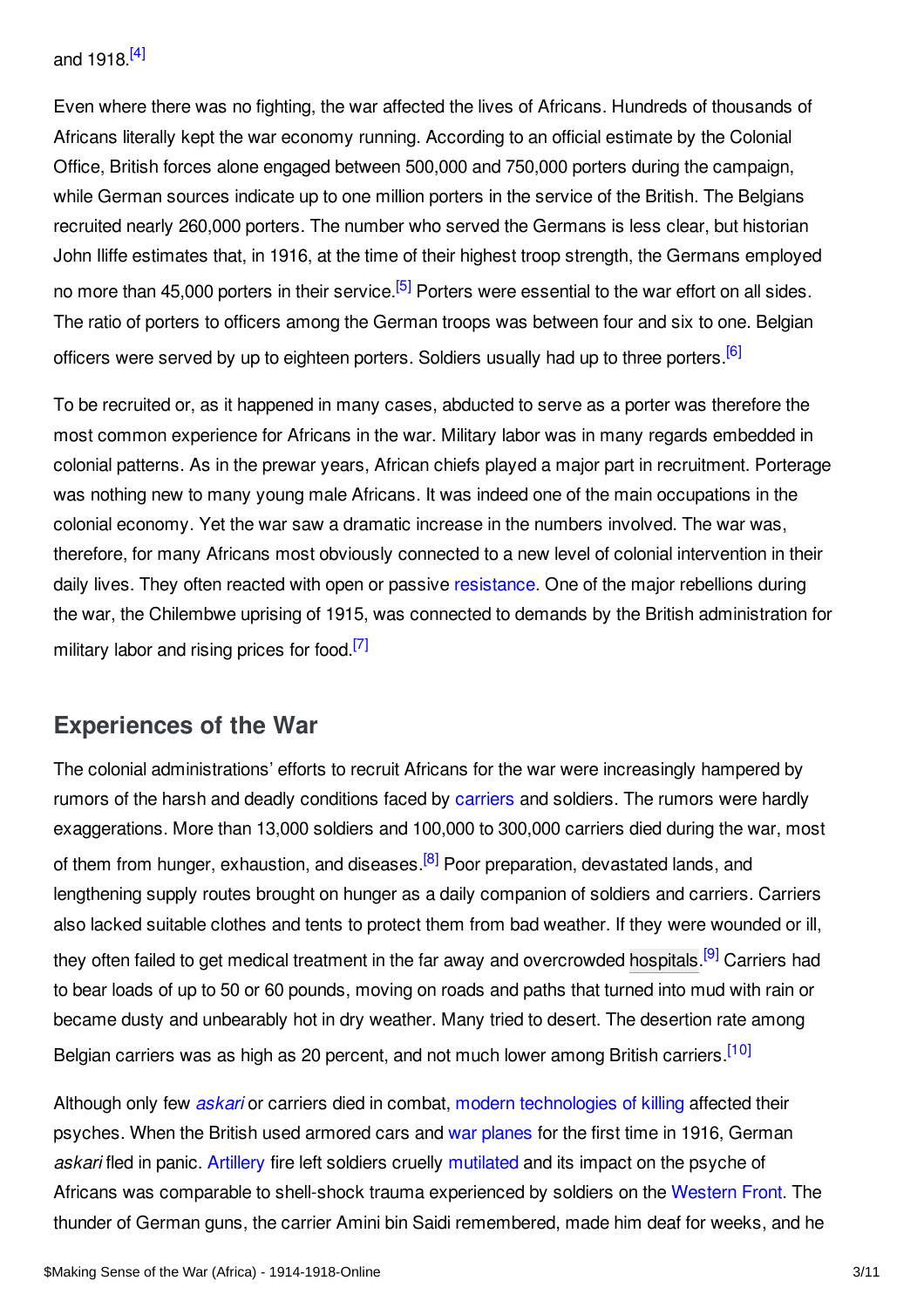suffered from insomnia because of his constant fear of death. The carrier Marius Karatu deserted after he saw the bodies of his comrades killed and mutilated by shelling.<sup>[\[11\]](#page-8-6)</sup> Another veteran of the war remembered the high [casualties](https://encyclopedia.1914-1918-online.net/article/war_losses_africa) inflicted by the guns and compared the war with the armed conflicts before the arrival of Europeans: never before had so many people died in a war.<sup>[\[12\]](#page-8-7)</sup> A song performed after the war by dancers at Lake Tanganyika recalled the horror of these days:

<span id="page-3-3"></span><span id="page-3-2"></span><span id="page-3-1"></span>I shall go with them far away.

Bring cannons for a terrible war. Let's return to the coast, we brave soldiers,

<span id="page-3-5"></span><span id="page-3-4"></span>We have beaten the Mitamba savages.<sup>[\[13\]](#page-8-8)</sup>

Traumatic experiences prevented veterans from speaking about the events even decades after the war had finished. For most of them the war and its horrors made little sense. It was a war of Europeans for reasons to be found in Europe.<sup>[\[14\]](#page-8-9)</sup>

For most of the population in the war zones, raids for porters, and increasingly for food and war booty, too, became a common occurrence as the war dragged on. Troops were poorly disciplined, and the price was paid by Africans. In many cases, raids were accompanied by atrocities like the rape, murder and mutilation of women, and execution of Africans who resisted the troops pillaging their villages and abducting their people.<sup>[\[15\]](#page-8-10)</sup>

In a chaotic situation punctuated by the atrocities of highly mobile, marauding troops, deserters, and the forces of local strongmen, escape was often the only choice left to civilians. In some regions, they only returned years after the war. Some Africans, nevertheless, responded with open resistance, notably when small parties of soldiers came to plunder. Belgian patrols at Lake Tanganyika were attacked by villagers, either murdered or disarmed, and sent back to their officers. Some chiefs tried to negotiate with Belgian officers. King Musinga [\(1883-1944\)](https://encyclopedia.1914-1918-online.net/index/names/116946598) of Rwanda wrote several letters to the Belgian Commander in Chief Charles Tombeur [\(1867-1947\)](https://encyclopedia.1914-1918-online.net/index/names/1082777269) to protest the behavior of Belgian troops. A chief near Lake Victoria told Tombeur that Europeans could fight in Europe rather than in Africa if they had problems with each another. Clearly, one way Africans made sense of the war was by seeing it as an essentially alien affair, a matter for Europeans and unfairly visited upon Africans.

## <span id="page-3-0"></span>**Perspectives and Memories of the War**

In local histories, the war was sometimes compared to the events connected to the inter-regional caravan trade of the 19<sup>th</sup> century, when the struggle over caravan routes and the hunt for slaves caused civil war, destruction, and the displacement of many Africans. African soldiers serving the Belgians, who often came from the western shores of Lake Tanganyika, were accused of being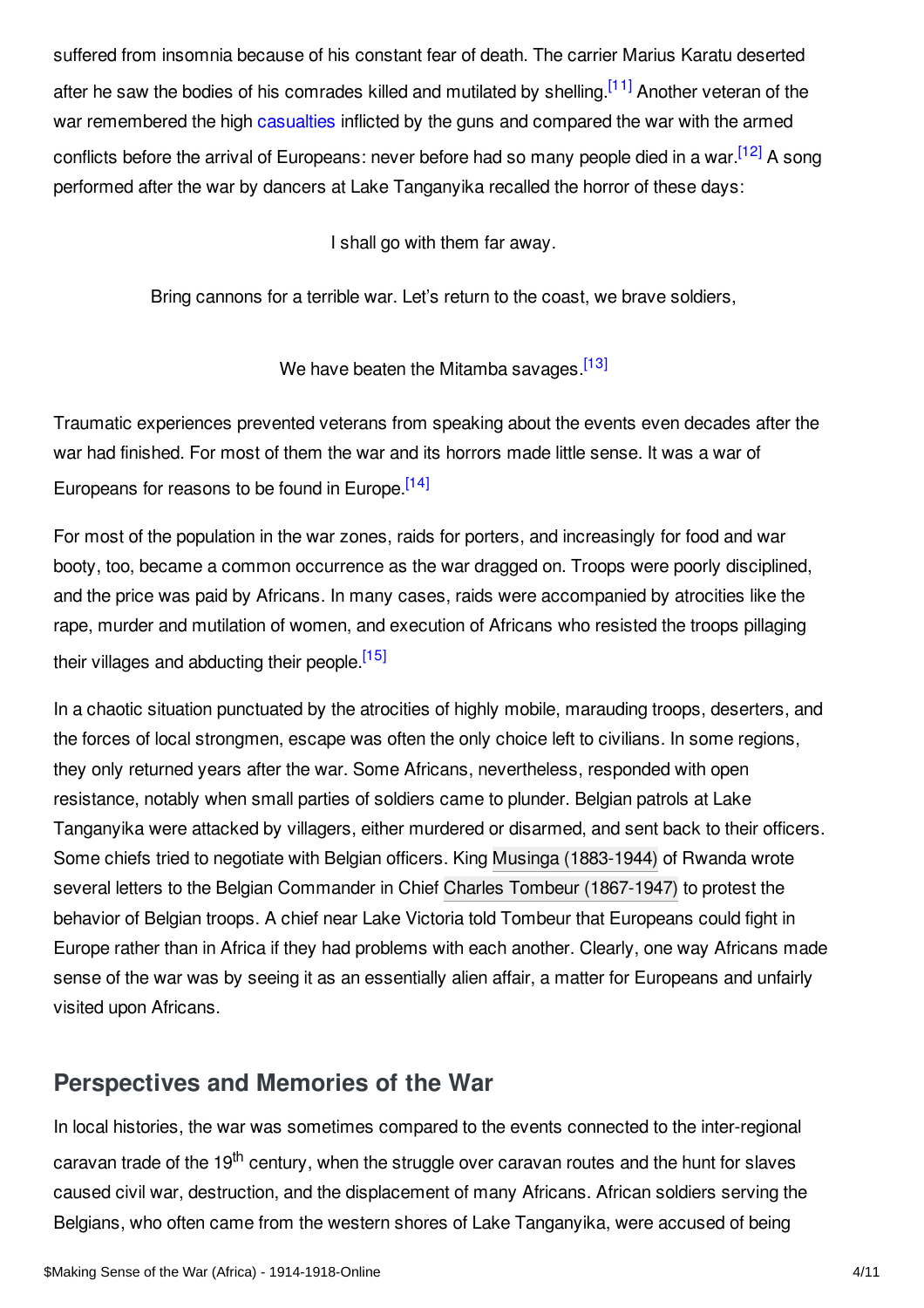cannibals, an accusation that had its origins in the 19<sup>th</sup> century. A song from Usukuma describes the horrors connected to the arrival of Belgian troops in the region:

Men fight in the land.

The Germans and the English. The God of the Europeans alone knows, What business of cattle is theirs. But our God will bring back our men. Dig, O bin Makoma, trenches in Tabora. Others will arrive, the Belgians,

<span id="page-4-0"></span>Who eat men.<sup>[\[16\]](#page-8-11)</sup>

Many Africans soldiers serving the Belgians were Manyema from the western shores of Lake Tanganyika. They had played a major role in the slave raids of the 19<sup>th</sup> century. Since these days accusations of cannibalism served as a marker for atrocities committed by warriors serving slave traders and, later, soldiers serving the Europeans. The Belgians and the British often regarded themselves as liberators of Africans from the yoke of German colonial rule. This was a view hardly shared by many Africans. Instead, they became attracted to prophecies of the end of colonial rule. A common theme of these prophecies was of the war as a cleansing storm, in which aberrations from "traditional" norms and behavior caused by the contact with Europeans and experience of colonial rule would be revoked. At Lake Victoria, the first days of the war saw the emergence of a new cult, whose preachers prophesied the end of British rule:

<span id="page-4-1"></span>I am the God Mumbo whose two homes are in the Sun and the Lake. I have chosen you to be my mouthpiece. Go out and tell all Africans— and more especially the people of Alego—that from henceforth I am their God. Those whom I choose personally, and also those who acknowledge me, will live forever in plenty. Their crops will grow of themselves and there will be no more need to work. I will cause cattle, sheep, and goats to come up out of the lake in great numbers to those who believe in me, but all unbelievers and their families and their cattle will die out. The Christian religion is rotten [*mbovu*] and so is its practice of making its believers wear clothes. My followers must let their hair grow—never cutting it. Their clothes shall be the skins of goats and cattle and they must never wash. All Europeans are your enemies, but the time is shortly coming when they will all disappear from our country.<sup>[\[17\]](#page-8-12)</sup>

<span id="page-4-2"></span>Preachers of the Watchtower Church, who had played an important part in the Chilembwe uprising of 1915, saw in the war an omen of the end of colonial rule and the coming of Armageddon. Those who were not baptized would face death, and the whites would either become slaves or be expelled from the land. When German troops crossed the region between Lake Nyassa and Lake Tanganyika many followers of the Church saw this as a fulfillment of these prophecies. Other religious movements also used millenarian prophecies to mobilize their followers. The Ndochbiri rebellion in the Kigezi District of Uganda was driven by interpretations of the war as a sign of the coming end of the world.<sup>[\[18\]](#page-8-13)</sup> Many of these religious movements were highly syncretistic and resonated well after the war. In 1922, a British administrator learned that prophecies of the coming end of the world spread among the Muslim population of Liwali. A certain Shaykh Ahmad, supposedly a guardian at \$Making Sense of the War (Africa) - 1914-1918-Online 5/11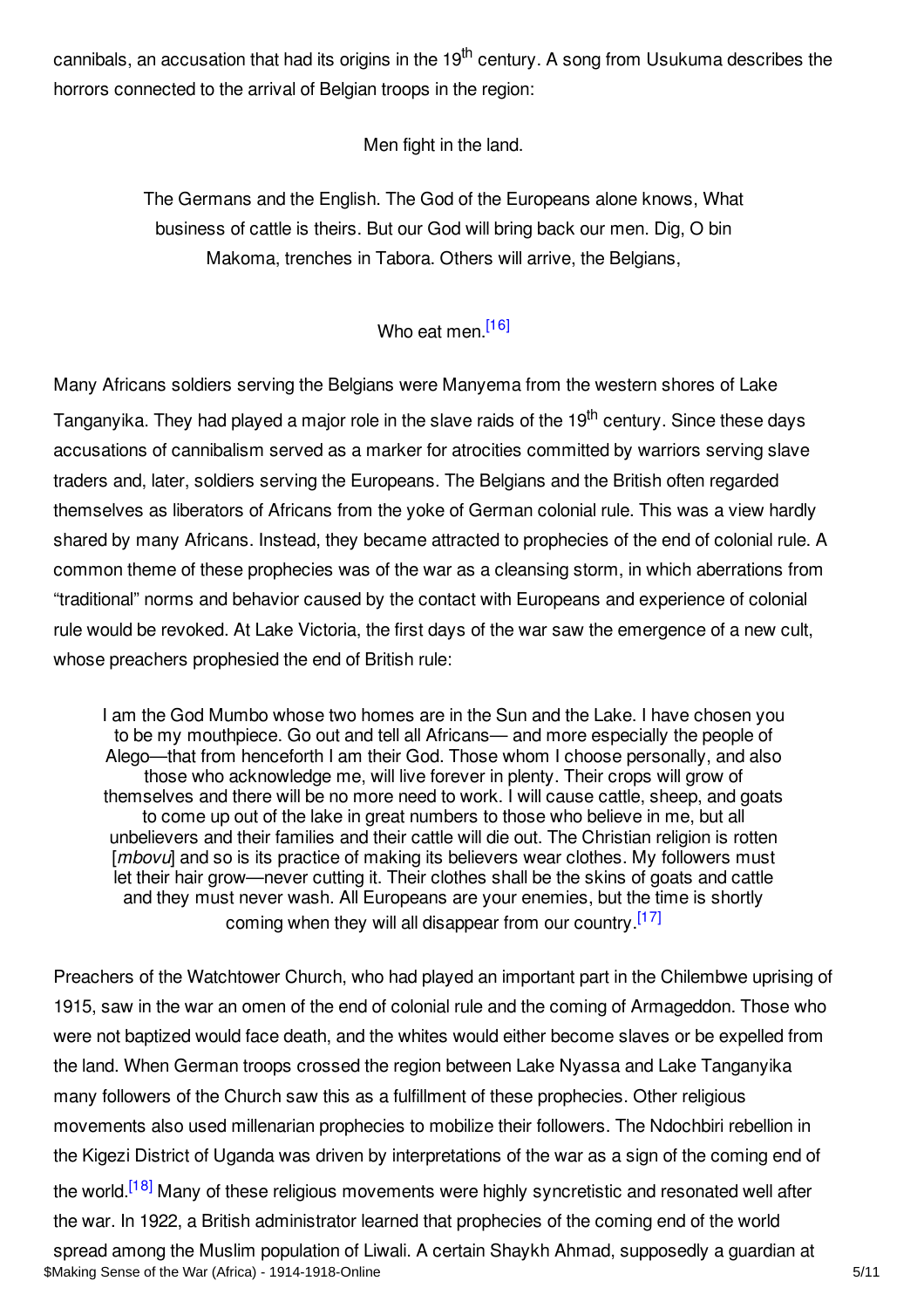the tomb of Mohammad in Medina, was told by the prophet that the end of the world was coming soon, preceded by the decline of the power of Europeans. Heaven would turn into hell and the demon of a new Christ would arise.<sup>[\[19\]](#page-8-14)</sup>

<span id="page-5-1"></span><span id="page-5-0"></span>In some regards, Islam was a main beneficiary of the war. The number of Muslims in East Africa grew in substantial numbers, from 3 percent of the population in prewar years to 25 percent after the war.<sup>[\[20\]](#page-8-15)</sup> Sufism, with a strong tradition of millenarian beliefs, gained many followers. A major reason for this was the decline of European missions during the war. Many mission stations were deserted either because the missionaries were deported as enemy nationals, or because they left with troops from their home countries. Moreover, the Germans had declared the war a *jihad* against the British and Belgians and persecuted and humiliated British and French missionaries and African converts.<sup>[\[21\]](#page-8-16)</sup> For many Africans, Christianity lost much of its appeal as the embodiment of progress and power, replaced by the *askari*, who were mostly Muslim. The war was in many regards a continuation of the opening of horizons that John Iliffe has described: a closer connectedness of East Africans with the wider world that began with the inter-regional caravan trade.<sup>[\[22\]](#page-9-1)</sup>

<span id="page-5-2"></span>Perhaps one of the most popular means to reflect on the war were the Beni dance societies. They had their origins in the coastal culture of the 19<sup>th</sup> century. Then, the rich patricians of Lamu and Mombasa sponsored elaborate feasts in which rival dance groups competed. Shortly before the war, Beni dance had spread to German East Africa, but its most rapid dissemination occurred after 1914. Beni dances became a popular pastime for soldiers and carriers serving German and British troops. Returning home, the soldiers and carriers introduced the dances into their societies.<sup>[\[23\]](#page-9-2)</sup> A detailed description of Beni dances at Lake Tanganyika by an African missionary teacher reveals how the war was experienced by the people in the region. The dances mimicked violence of the marauding soldiers, and the brutal treatment of porters with the *kiboko*, the lash. The dancers portrayed the idiosyncratic rules of European war, such as the taking of prisoners. Songs recalled the rape of women by British *askari*:

<span id="page-5-5"></span><span id="page-5-4"></span><span id="page-5-3"></span>Listen my different loved ones! Sister.

She cried on marrying in Zanzibar. Listen men of Mkanda I first conceived because of a soldier of the 7th K.A.R.

That soldier came and deflowered me in Zanzibar <sup>[\[24\]](#page-9-3)</sup>

When the dance competitions were over, the victorious party gained the right to have sex with the women of the losing team.

For the British colonial officials, who, beginning in 1917, tried to establish a colonial administration in the former German territories, the Beni dances and the millenarian movements were an expression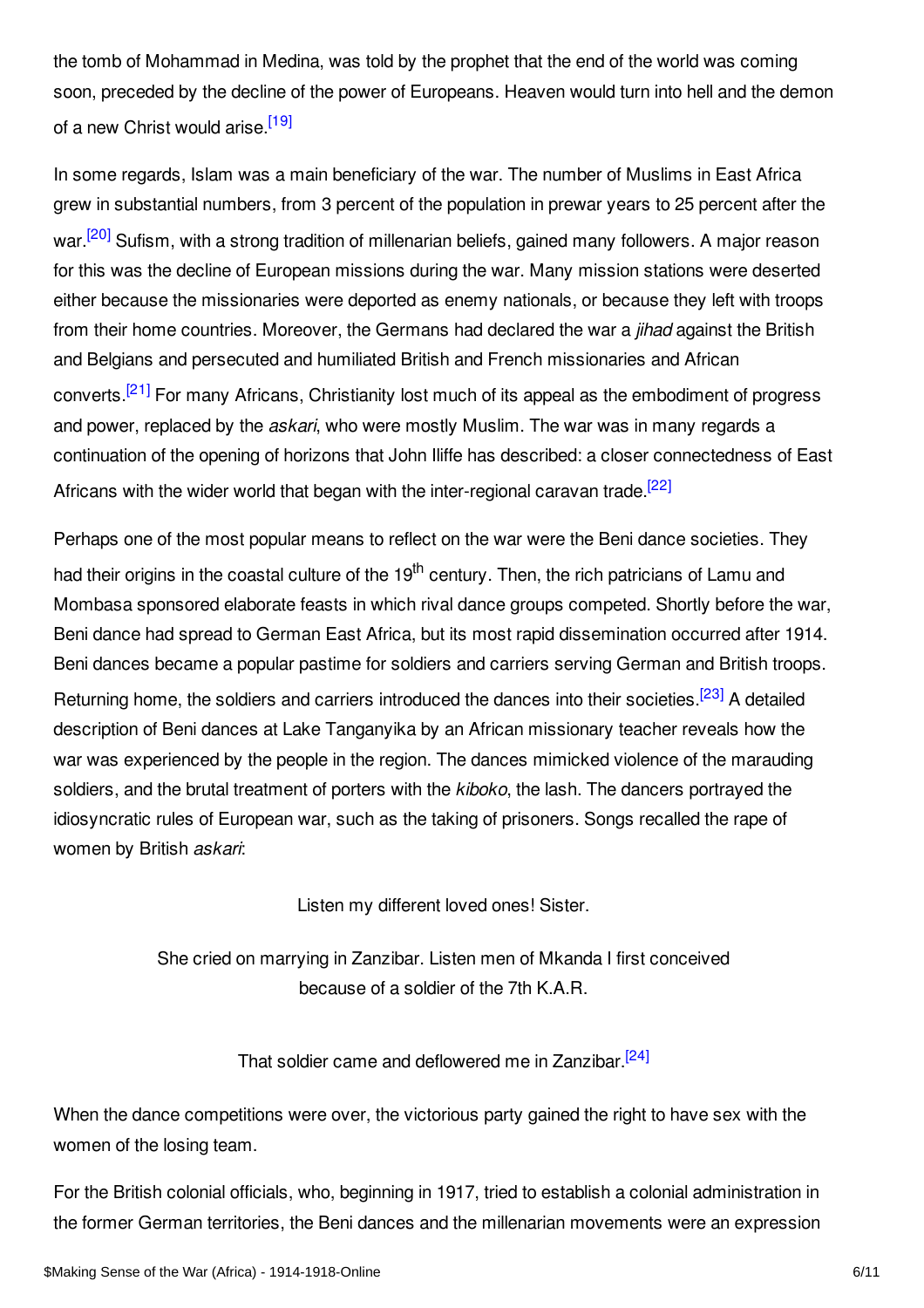<span id="page-6-1"></span>of a crisis of colonial rule. Africans no longer sought answers for the problems of their societies from Europeans. Though they were not political or anti-British movements, one officer argued, Beni dances and Sufi orders weakened ethnic identities and made contacts between different groups easier. This posed a grave danger to colonial rule, because it provided a basis for religious and political movements like "Pan-Islamism" and "Äthiopianismus".<sup>[\[25\]](#page-9-4)</sup> The war, indeed, weakened ethnic identities. Many Africans had become refugees or had been forced to serve as soldiers or carriers. Urban centres like Daressalam became melting pots, mixing peoples from around East Africa and even West and [South](https://encyclopedia.1914-1918-online.net/article/union_of_south_africa) Africa. One of the major goals of British policy was to reverse these developments. In November 1918, the British forced more than 4,000 former *askari* and carriers to leave Daressalam for their home villages. The deported responded with protests, in which Beni dance societies played an important role.<sup>[\[26\]](#page-9-5)</sup>

## <span id="page-6-2"></span><span id="page-6-0"></span>**Conclusion**

<span id="page-6-3"></span>The First World War had serious and widespread effects on Africa, forcing Africans to try to make sense of their experiences, their involvement in a global war of [empires](https://encyclopedia.1914-1918-online.net/article/empire), and their future in the colonial world. Millions died during the war and the influenza [pandemic](https://encyclopedia.1914-1918-online.net/article/influenza_pandemic_africa) that followed it; millions more had been mobilized to work and fight, and [economies](https://encyclopedia.1914-1918-online.net/article/post-war_economies_africa) were disrupted across the continent. Social unrest in some areas heralded the stirrings of African [nationalism](https://encyclopedia.1914-1918-online.net/article/nationalism).<sup>[\[27\]](#page-9-6)</sup> The First World War, in fact, resulted in the first major crisis of Europe's overseas empires. Inspired by Woodrow Wilson's (1856- 1924) criticism of colonialism, Asian and Arab nationalists intensified their struggle for [independence](https://encyclopedia.1914-1918-online.net/index/names/118643401) and, in the case of [Egypt](https://encyclopedia.1914-1918-online.net/article/egypt), eventually achieved it.<sup>[\[28\]](#page-9-7)</sup> The League of [Nations](https://encyclopedia.1914-1918-online.net/article/league_of_nations) mandatory rule over former German colonies provided anti-colonial activists and national politicians from the colonial world a global arena to voice their critique of colonialism for the first time. There was also a widespread perception among colonial officials, particularly the British, of the war as a moment of crisis.<sup>[\[29\]](#page-9-8)</sup>

<span id="page-6-6"></span><span id="page-6-5"></span><span id="page-6-4"></span>Nonetheless, the war itself was, in fact, a climax of colonial rule. The war economy led to an increased bureaucratization of the colonial state, more investments in infrastructure, and greater access to the African workforce. Even African production was on the rise in many areas. Despite the heavy price Africans had to pay for the European war, the political situation remained generally calm. The few uprisings were suppressed within a short time.<sup>[\[30\]](#page-9-9)</sup> While German East Africa became a mandate territory called Tanganyika, little changed as the British and Belgians replaced the Germans as colonial rulers. It was merely a change of clothes, as one historian put it. Most East Africans responded to the change of colonial rulers with disinterest.<sup>[\[31\]](#page-9-10)</sup>

<span id="page-6-7"></span>Yet the war did change many Africans' perspective on colonial rule. Europe as a model for the future of African societies was challenged, at least for some years after the war, by a spread of local prophetic beliefs, Islam, and African churches. In British East Africa, the first associations to advocate African interests were founded in the mid-1920s; Tanganyika followed in the 1930s. These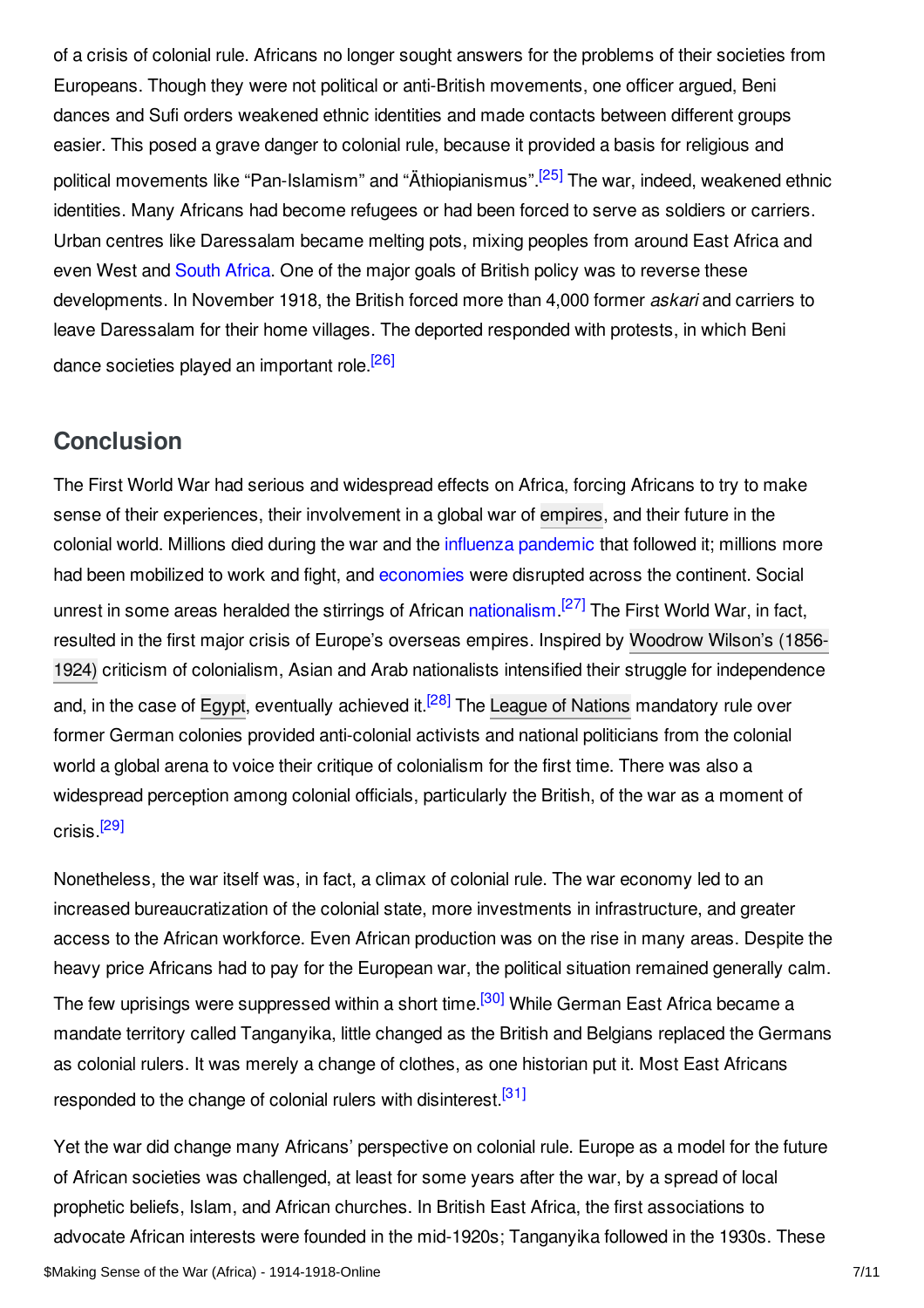were the first tentative steps in the history of African nationalism in the region, as Africans themselves made sense of the war as an opportunity to imagine a different political future.

Though this article has focused on East Africa, a comparison with West [Africa](https://encyclopedia.1914-1918-online.net/article/west_africa) shows the different regional paths political movements took in the aftermath of the war. A major difference between West and East Africa was the entanglement of the former within the wider world of the Black Atlantic, which stimulated the emergence of stronger nationalist movements. In 1914, for example, the Jamaican Marcus Garvey [\(1887-1940\)](https://encyclopedia.1914-1918-online.net/index/names/118716468) founded the Universal Negro Improvement Association (UNIA). After his immigration to the [United](https://encyclopedia.1914-1918-online.net/article/united_states_of_america) States, the UNIA became a powerful movement aimed at the improvement and representation of Afro-Americans and Africans and linking with, and in some ways transforming, the powerful transatlantic Pan-African movement. By the early 1920s, the UNIA was a powerful anticolonial voice irritating French and British colonial officials, who feared its effects on nationalist aspirations in West Africa.<sup>[\[32\]](#page-9-11)</sup>

<span id="page-7-5"></span>Making sense of the First World War for Africans involved the opening of horizons and greater entanglement with political movements around the globe during and after the war. These responses were just as much a part of the process of interpreting the war's meaning and consequences as millenarian religious movements and dance societies. Whether in East Africa or elsewhere on the continent, Africans confronted new realities that they had to integrate into their understandings and actions, since the war was as inescapable reality for them as it was for Europeans.

Michael Pesek, Universität Hamburg

Section Editors: [Melvin](https://encyclopedia.1914-1918-online.net/contributors/Melvin_Page) E. Page; [Richard](https://encyclopedia.1914-1918-online.net/contributors/Richard_Fogarty) Fogarty

#### <span id="page-7-0"></span>**Notes**

- <span id="page-7-1"></span>1. [↑](#page-1-1) Dumbuya, Peter A.: Tanganyika under International Mandate, 1919-1946. Lanham 1996; Digre, Brian Kenneth: Imperialism's New Clothes. The Repartition of Tropical Africa, 1914- 1919, New York 1990.
- <span id="page-7-2"></span>2. [↑](#page-1-2) Yoshikuni, Tsuneo: Strike action and self-help associations: Zimbabwean worker protest and culture after World War I, in: Journal of Southern African Studies 15/3 (1989); Killingray, David: Repercussions of World War I in the Gold Coast. In: The Journal of African History 19/1 (1978); Osuntokun, Akinjide: Disaffection and Revolts in Nigeria during the First World War, 1914-1918. In: Canadian Journal of African Studies 5/2 (1971).
- <span id="page-7-3"></span>3. [↑](#page-1-3) Greenstein, Lewis J.: Africans in a European War. the First World War in East Africa with special reference to the Nandi of Kenya, Ann Arbor 1977; Hodges, Geoffrey: The Carrier Corps. Military Labor in the East African Campaign 1914-1918, London 1986; Page, Melvin E.: The war of Thangata. Nyassaland and the East African Campaign, 1914-1918, in: Journal of African History 19/1 (1978).
- <span id="page-7-4"></span>4. [↑](#page-2-1) Pesek, Michael: Das Ende eines Kolonialreiches. Ostafrika im Ersten Weltkrieg, Frankfurt 2010.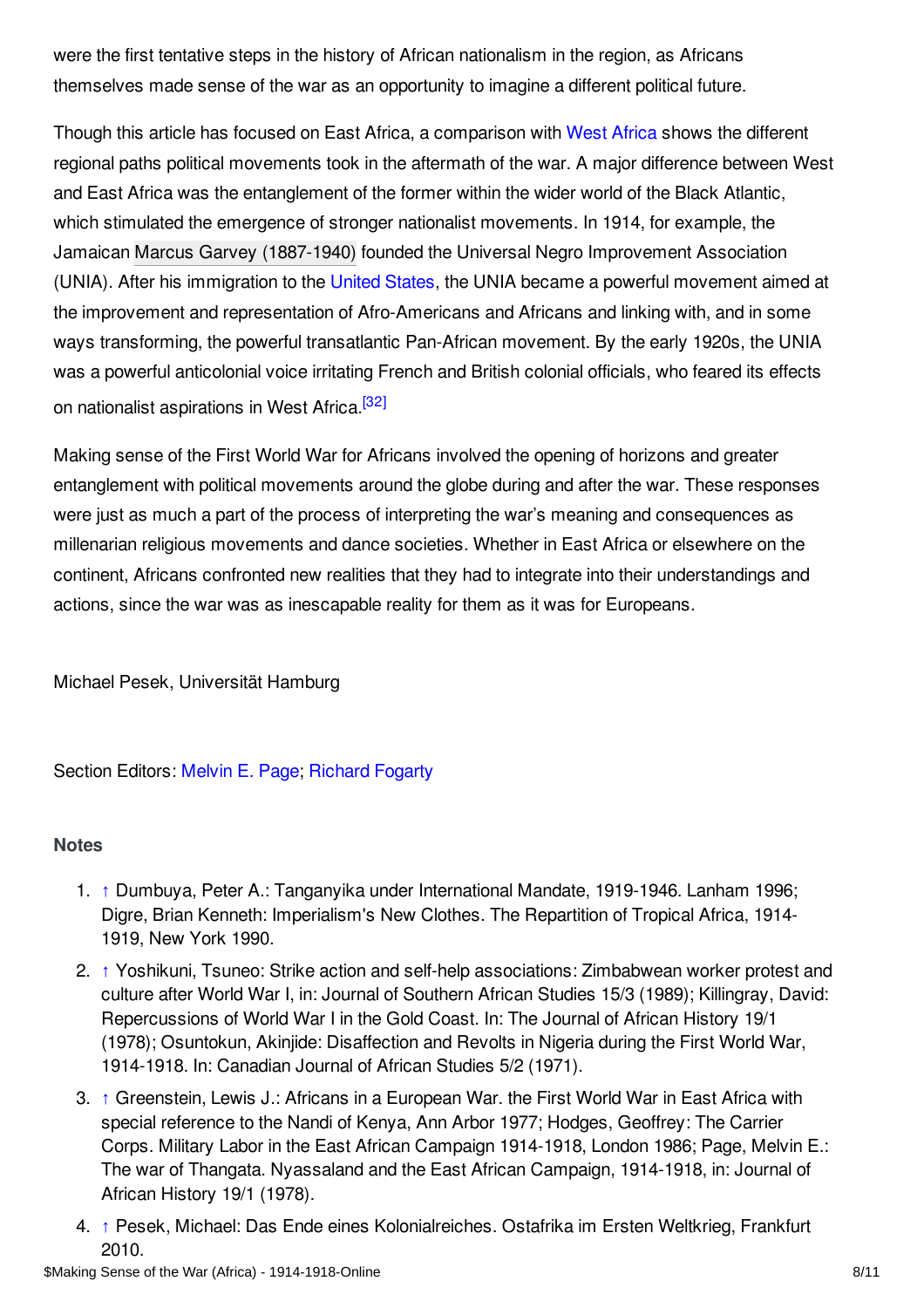- <span id="page-8-0"></span>5. [↑](#page-2-2) Schnee, Heinrich: Deutsch-Ostafrika im Weltkriege - wie wir lebten und kämpften. Leipzig 1919, p. 126; Iliffe, John: A Modern History of Tanganyika. Cambridge 1979, p. 249.
- <span id="page-8-1"></span>6. [↑](#page-2-3) Archives of the Force Publique at the Foreign Ministry of Belgium, henceforth FP 2659/1155 Compte rendu des opérations établi par le Capitaine Commandante Jacques, n.d.
- <span id="page-8-2"></span>7. [↑](#page-2-4) Rotberg, Robert I.: Chilembwe's Revolt Reconsidered, in: Rotberg, Robert I. and Mazuri, Ali A. (eds.): Protest and Power in Black Africa. New York 1971; Yorke, Edmund: The Spectre of a Second Chilembwe. Government, Missions, and Social Control in Wartime Northern Rhodesia, 1914–18, in: The Journal of African History 31/3 (1990); Higginson, J.: Liberating the Captives. Independent Watchtower as an Avatar of Colonial Revolt in Southern Africa and Katanga, 1908-1941, in: Journal of Social History 26 (1992); Page, Melvin E.: The war of Thangata 1978 and The Chiwaya War. Malawians and the First World War, Boulder, CO 2000.
- <span id="page-8-3"></span>8. [↑](#page-2-5) Iliffe, Modern History, p. 246.
- <span id="page-8-4"></span>9. [↑](#page-2-6) Rodhain: Rapport sur le functionnement général du services médical des troupes de l'est pendant la campagne 1917, 24.11.1918, FP 2261 /1170; Rapport sur le Fonctionnement général du service médical des troupes de l'est pendant la campagne 1914-1916, FP 2661/1172; Rapport sur le fonctionnement du service médicale. n.d., FP 2661/1170; Paice, Edward: World War I. The African Front, New York 2008, p. 393.
- <span id="page-8-5"></span>10. [↑](#page-2-7) Le Gouverneur Général à Monsieur le Ministre des Colonies, 1916, FP 814; Instructions a observer en ce qui concerne le transport des porteurs militaires lèves suivant ordonnance du 4 juillet 1917, FP 2666/1231; Hodges, Carrier Corps 1986, pp. 101.
- <span id="page-8-6"></span>11. [↑](#page-3-1) Amini bin Saidi, The Story of Amini bin Saidi of the Yao Tribe of Nyasaland, in: Margery Freda Perham (eds.): Ten Africans, London 1963, p. 145; Hodges, The Carrier Corps 1986, p. 53.
- <span id="page-8-7"></span>12. [↑](#page-3-2) Hodges, Carrier Corps 1986, p. 63.
- <span id="page-8-8"></span>13. [↑](#page-3-3) The Beni Society of Tanganyika Territory, in: Primitive Man 11/1/2 (1938): p. 79.
- <span id="page-8-9"></span>14. [↑](#page-3-4) Ibid., pp. 70, 170-81; Greenstein, Lewis J.: The Nandi experience in the First World War. In: Page, Melvin E. (ed.): Africa and the First World War. New York 1987, p. 82.
- <span id="page-8-10"></span>15. [↑](#page-3-5) For war crimes during the campaign see, Pesek, Das Ende eines Kolonialreiches 2010, pp. 242.
- <span id="page-8-11"></span>16. [↑](#page-4-0) Koritschoner, Hans: Some East African Native Songs, in: Tanganyika Notes and Records 4 (1937): p. 61.
- <span id="page-8-12"></span>17. [↑](#page-4-1) Wipper, Audrey: The Gusii Rebels, in: Rotberg and Mazuri, Protest and Power in Black Africa 1970, p. 390.
- <span id="page-8-13"></span>18. [↑](#page-4-2) Gray, Richard: Christianity. In: Roberts, Andrew (ed.): The Colonial Factor in Africa. Cambridge 1990, p. 173; Fields, Karen: Revival and Rebellion in Colonial Central Africa. Princeton 1985, p. 324; His Majesty's Stationery Office (HMSO) (ed.): Report on Tanganyika Territory for the Year 1921. London 1922, p. 22; NA WO 106/259 District Commissioner's office, Kabale, to The Provincial Commissioner, Western Province, Kigezi District, 26.6.1919
- <span id="page-8-14"></span>19. [↑](#page-5-0) Bagshave, F. J. E.: Personal Diaries, Bagshave, F. J. E. Papers. Oxford n.d., p. 21.2.1922.
- <span id="page-8-15"></span>20. [↑](#page-5-1) Nimtz, August H.: Islam and politics in East Africa. The Sufi order in Tanzania, Minneapolis 1980, p. 77.
- <span id="page-8-16"></span>21. [↑](#page-5-2) For a detailed description see: Pesek, Michael: Sulayman b. Nasir al-Lamki and German colonial policies towards Muslim communities in German East Africa, in: Bierschenk, Thomas and Stauth, Georg (eds.): Islam in Africa. Münster 2002; Pesek, Das Ende eines Kolonialreiches 2010.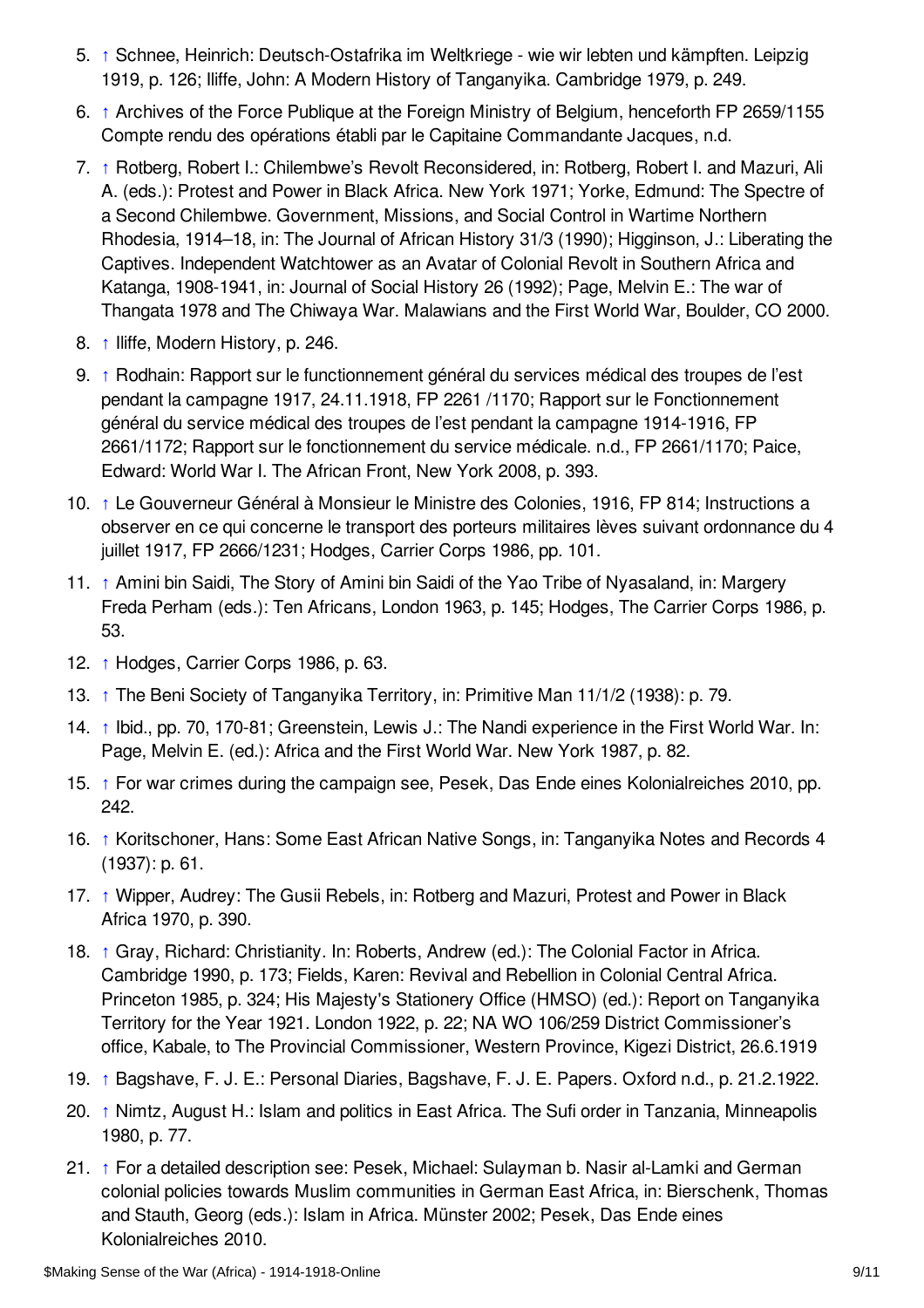- <span id="page-9-1"></span>22. [↑](#page-5-3) See, Ranger, Terence O.: Dance and Society in Eastern Africa, 1890-1970: The Beni - Ngoma, London 1975; Pouwels, Randall Lee: Horn and Crescent. Cultural Change and Traditional Islam on the East African Coast, 800-1900, Cambridge 1987.
- <span id="page-9-2"></span>23. [↑](#page-5-4) For a history of the Beni see, Ranger, Dance and society in Eastern Africa 1975.
- <span id="page-9-3"></span>24. [↑](#page-5-5) The Beni Society of Tanganyika Territory, p. 79.
- <span id="page-9-4"></span>25. [↑](#page-6-1) Muggeridge Report, Nairobi, 29.7.1919, NA WO 106/259.
- <span id="page-9-5"></span>26. [↑](#page-6-2) Ranger, Dance and society in Eastern Africa 1975, p. 91; Burton, Andrew: African underclass. urbanisation, crime & colonial order in Dar es Salaam, London 2005, p. 63.
- <span id="page-9-6"></span>27. [↑](#page-6-3) Henderson, Ian: The Origins of Nationalism in East and Central Africa. The Zambian Case, in: The Journal of African History 11/3 (2009), pp. 591-603; Page, Melvin E.: The Great War and Chewa Society in Malawi. In: Journal of Southern African Studies 6 (1980), pp. 171-82.
- <span id="page-9-7"></span>28. [↑](#page-6-4) Manela, Erez: The Wilsonian Moment. Self-Determination and the International Origins of Anticolonial Nationalism, Oxford 2007.
- <span id="page-9-8"></span>29. [↑](#page-6-5) NA WO 106/259 Memorandum Africa for the Africans and Pan-Islam. Recent Developments in Central and Eastern Africa by Captain J.E. Philipps; NA WO 106/259 British Policy in Africa Notes on a conversation which took place on June 29th, 1917.
- <span id="page-9-9"></span>30. [↑](#page-6-6) See, Dumbuya, Peter A.: Tanganyika under International Mandate, 1919-1946. Lanham 1996. Digre, Imperialism's New Clothes 1990. Iliffe, A Modern History of Tanganyika 1979.
- <span id="page-9-10"></span>31. [↑](#page-6-7) See, Pesek, Das Ende eines Kolonialreiches 2010.
- <span id="page-9-11"></span>32. [↑](#page-7-5) Cronon, Edmund David: Black Moses. The Story of Marcus Garvey and the Universal Negro Improvement Association, Madison 2007.

#### <span id="page-9-0"></span>**Selected Bibliography**

Anonymous: **The Beni Society of Tanganyika Territory**, in: Primitive Man 11/3/4, 1938, pp. 74-81, **doi**:**[10.2307/3316216](https://encyclopedia.1914-1918-online.net/bibliography/V45FHN63)**.

Fields, Karen E.: **Revival and rebellion in colonial central Africa**, Princeton 1985: Princeton [University](https://encyclopedia.1914-1918-online.net/bibliography/SPVIW9U9) Press.

Greenstein, Lewis J.: **Africans in a European war. The First World War in East Africa with special reference to the Nandi of Kenya**, Ann Arbor 1975: University Microfilms [International.](https://encyclopedia.1914-1918-online.net/bibliography/NVIZC56D)

Hodges, Geoffrey: **The Carrier Corps. Military labor in the East African campaign, 1914- 1918**, New York 1986: [Greenwood](https://encyclopedia.1914-1918-online.net/bibliography/Z7TKXNUU) Press.

Iliffe, John: **A modern history of [Tanganyika](https://encyclopedia.1914-1918-online.net/bibliography/H3EMSFE5)**, Cambridge 1979: Cambridge University Press.

Mazrui, Ali A. / Rotberg, Robert I. (eds.): **Protest and power in black Africa**, New York 1970: Oxford [University](https://encyclopedia.1914-1918-online.net/bibliography/J4NJQH4U) Press.

Nimtz, August H.: **Islam and politics in East Africa. The Sufi order in Tanzania**, [Minneapolis](https://encyclopedia.1914-1918-online.net/bibliography/9P4GR7MT) 1980: University of Minnesota Press.

Pesek, Michael: **Das Ende eines [Kolonialreiches.](https://encyclopedia.1914-1918-online.net/bibliography/JJE773MG) Ostafrika im Ersten Weltkrieg**, Frankfurt a. M. 2010: Campus.